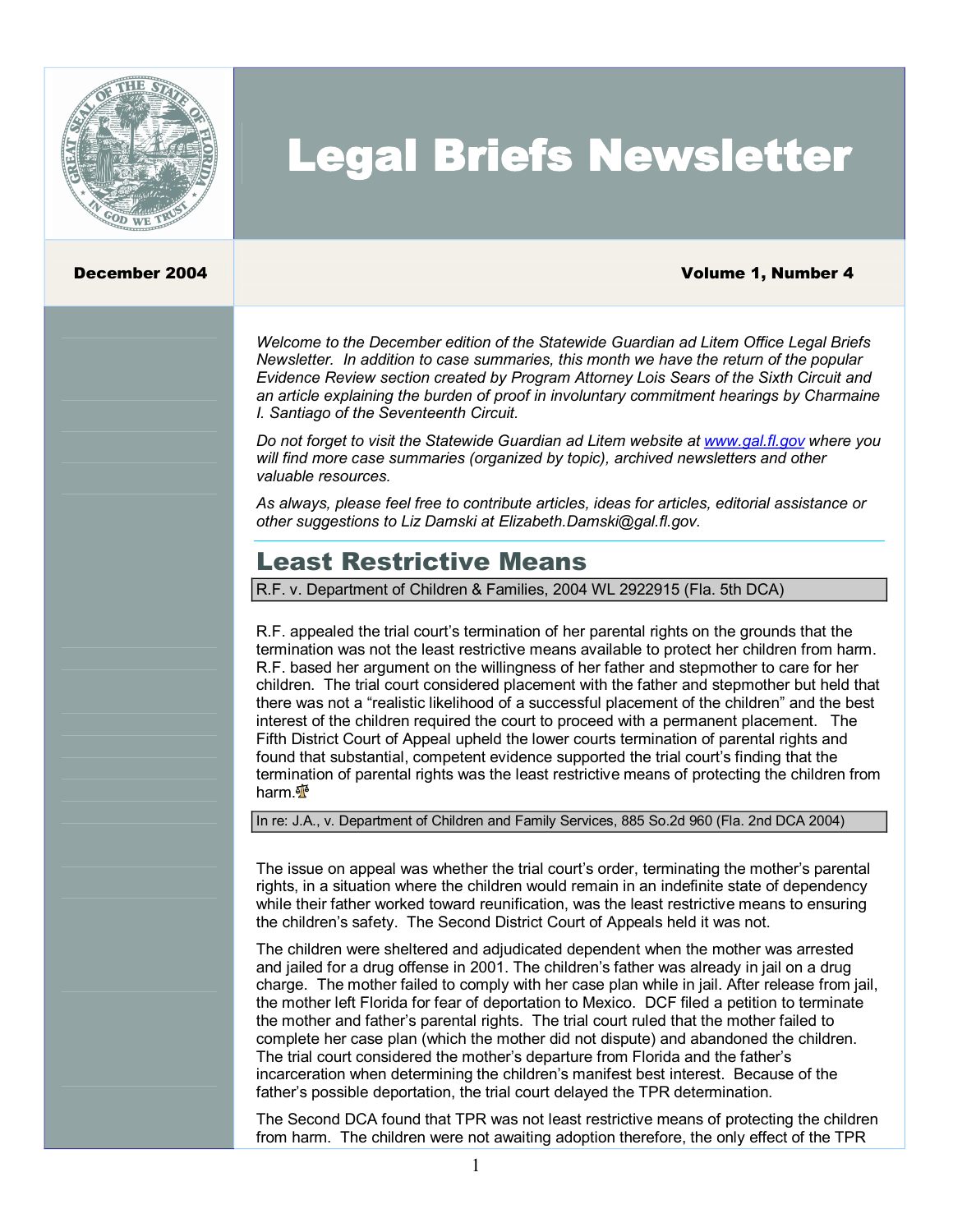was to completely sever any rights the mother had to her children. There was no showing that supervised contact between the children and the mother would harm the children in any way. The Second DCA reversed the order terminating the mother's parental rights, and the case was remanded for further proceedings.  $\mathbf{\Phi}$ 

# Termination of Parental Rights

Indian Child Welfare Act (ICWA)

#### T.D. and D.D v. Department of Children & Families, 2004 WL 2996905 (Fla. 2nd DCA)

The mother appealed the termination of parental rights because the Indian Child Welfare Act (ICWA) was not applied to her case. The ICWA gives the child's Indian custodian or the child's Indian tribe the right to intervene at any time in a state court TPR proceeding concerning the Indian child. Pursuant to § 1911(b), this right is exercised through a petition by either the child's parent, Indian custodian, or tribe to transfer the proceedings to the jurisdiction of the appropriate tribe; such transfer may be declined by the tribal court. The Second District Court of Appeal upheld the TPR stating that the record contained no evidence that an application for transfer was made and there was no evidence of the child's Indian ancestry. In addition, the Second DCA stated there must be early investigation and determination of whether American Indian children are involved in child custody or TPR proceedings. The court suggests that the Department, at the initiation of the proceedings, or the trial court when it is first involved, inquire of the parents or relatives to determine the applicability of the ICWA.<sup>®</sup>

See the National Indian Welfare Association website at [www.nicwa.org](http://www.nicwa.org/) for more information regarding American Indian child welfare and works on behalf of Indian children and families.  $\mathbf{\Phi}$ 

#### Effect of Children's Opposition to Termination of Parental Rights

#### M.J. and K.J. v. Department of Children & Families, 2004 WL 2952831 (Fla. 4th DCA)

Even though the trial court found by clear and convincing evidence that the children were at extreme risk because of father's sexual deviancy (egregious conduct) and mother's failure to protect children from the father, the trial court denied termination of parental rights because some of the children opposed terminating mother's parental rights. The Fourth District Court of Appeal reversed the trial court's holding. The Fourth DCA held that the fact the some of the children opposed the termination of parental rights did not amount to competent, substantial evidence in support of the trial court's decision to deny termination. The trial court can consider on remand whether parental contact with the children pending adoption is in their best interest.  $\mathbf{\Phi}$ 

#### Prospective Abuse

### J.F. v. Department of Children & Families, 2004 WL 3000848 (Fla. 4th DCA)

In this case, the Fourth District Court of Appeal withdraws its previous opinion upon mandate of the Florida Supreme Court, addressing *Florida Department of Children & Families v. F.L.*, 880 So.2d 602 (Fla. 2004). See the October Legal Briefs Newsletter for summary.

The trial court granted the TPR petition citing that the mother had failed to take responsibility for her stepchild's death (mother was convicted of manslaughter and child abuse for the killing of her stepchild); egregious conduct upon child or child's siblings; participated in long-term therapy but still had anger management problems; and failed to substantially complete the case plan.

The Fourth DCA reversed the TPR on appeal. The court held that the mother had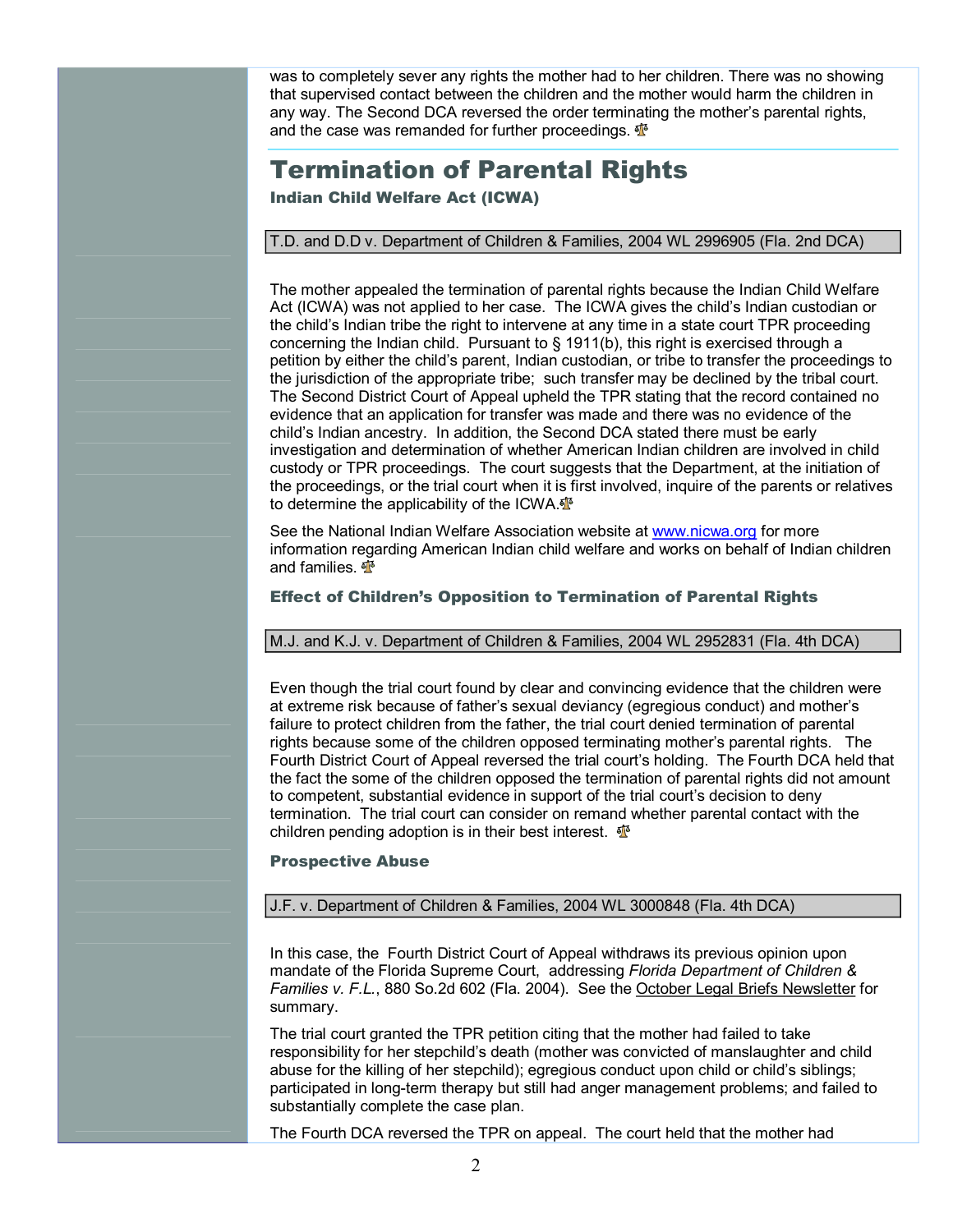substantially complied with her case plan, and any missed therapy was a result of inadequate referrals, counseling programs closing down and the limitation of the mother's felony conviction. In addition, the Fourth DCA held DCF's contention that the mother's failure to take responsibility for her stepchild's death was the "nexus that proves that she is a danger to any child in her care" was insufficient to support a finding that the mother posed a substantial risk of harm to her current children or that the TPR is the least restrictive means of protecting the current children from harm.

Finally, the Fourth DCA rejected DCF's argument that no nexus between the acts described in § 39.806(1)(h) – which allows TPR when parent or parents have committed murder or voluntary manslaughter of another child...  $-$  and the potential for future abuse need be shown. The court applied the rationale of *Florida Department of Children & Families v. F.L.*, 880 So.2d 602 (Fla. 2004) and held " that in order for a termination of parental rights to be based solely on the single act of committing manslaughter or a felon assault against another child, the state must also prove that, based on the totality of the circumstances surrounding the petition, the parent currently poses a substantial risk of significant harm to the current child or children and that the termination of parental rights is the least restrictive means of protecting the current child or children from harm." The guidelines discussed in *F.L*. are as follows: if the parent's conduct was egregious as to another child, the amount of time that has passed between the first involuntary termination of parental rights and the current case, and any change of circumstances (however, a parent is not required to show evidence of changed circumstances to avoid a TPR. *Id.* at 610)

DCF failed to prove manifest best interests of the children would be served by termination mother's parental rights. The case was remanded for continuation of the children's dependency status.  $\frac{dN}{dt}$ 

# Involuntary Commitment: Burden of Proof

Charmaine I. Santiago, Esq.

Program Attorneys representing guardians ad litem in proceedings for the involuntary commitment of a dependent child pursuant to § 39.407(5), Fla. Stat. (2004) must be aware that the "clear and convincing" evidence burden of proof governs such proceedings, even though the statute and Fla. R. Juv. P. 8.350 are silent as to the burden of proof.

The Florida Supreme Court addressed a similar issue in *In re Beverly*, 342 So.2d 481 (Fla. 1977), a case challenging an early version of The Baker Act, which was silent as to the burden of proof required to involuntarily hospitalize mentally ill patients. The Court declared that the clear and convincing standard is the appropriate standard for civil commitment proceedings.

The United States Supreme Court, in *Addington v. Texas*, 441 U.S. 418 (1979), also held that due process requires the clear and convincing burden of proof, as civil commitment proceedings involve issues of significant liberty interests: "Having concluded that the preponderance standard falls short of meeting the demands of due process, and that the reasonable-doubt standard is not required, we turn to a middle level of burden of proof that strikes a fair balance between the rights of the individual and the legitimate concerns of the state." *Id* at 431.

Most recently, the Second District Court of Appeal held, in *In re J.W.*, 29 Fla. L. Weekly D2764b (Fla. 2<sup>nd</sup> DCA 2004), that the trial court did not err in requiring the Department of Children and Families (DCF) to establish by clear and convincing evidence that the involuntary placement of J.W. into a residential treatment facility is appropriate. Although the Second District Court of Appeal in *J.W.* reached the same conclusion as *In re Beverly* and *Addington*, neither case was cited in its opinion, a fact that underscores the importance of providing the court with controlling authority.

Program Attorneys must be cognizant of the correct burden of proof and be prepared to produce sufficient evidence when the child's best interests require commitment. On the other hand, if DCF pursues a commitment that the guardian ad litem believes to be contrary to the child's best interest, Program Attorneys must be prepared to show how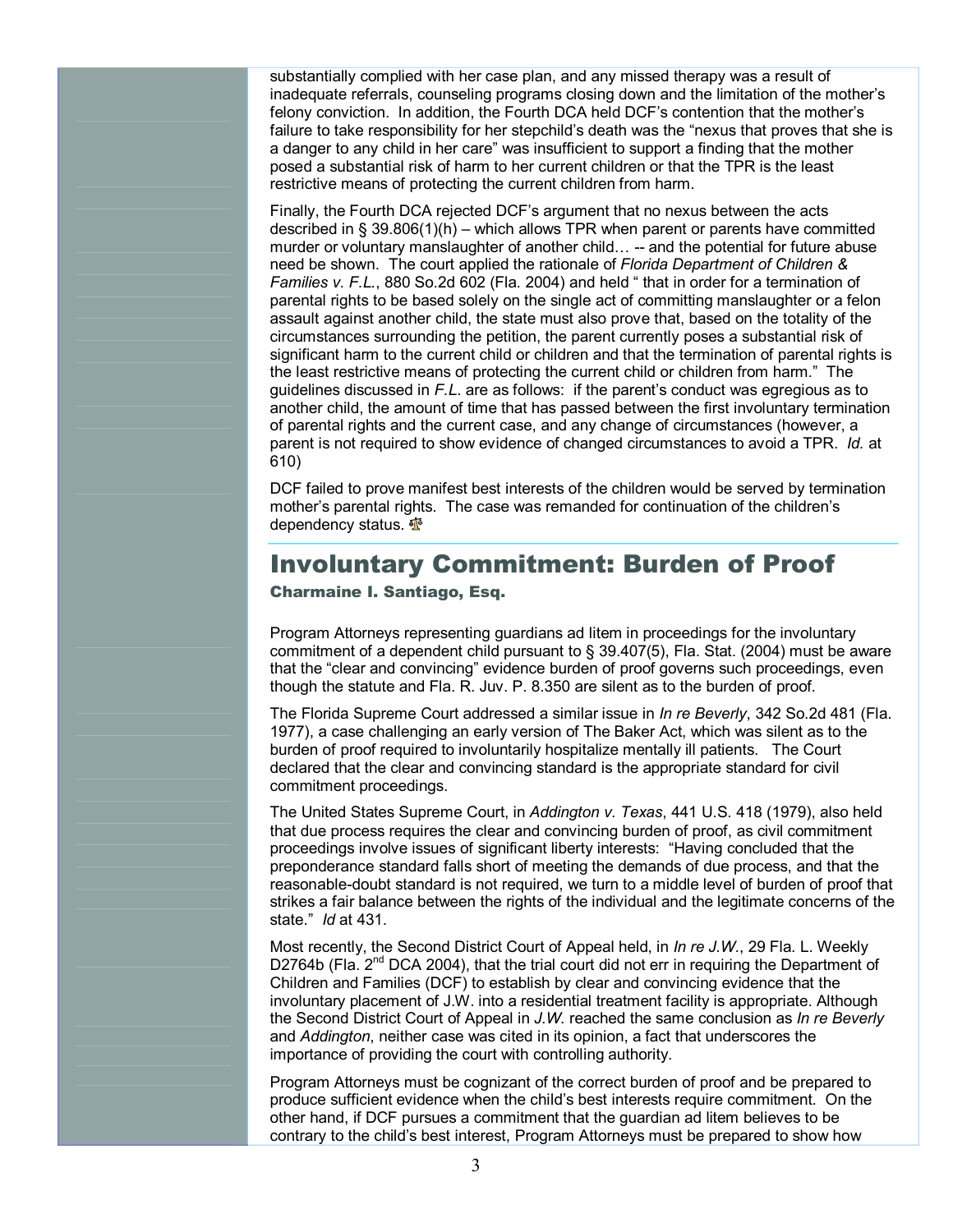# Evidence Review: Verification of Photographs Lois Sears, Esq.

Florida Evidence Code § **90.901** Requirement of authentication or identification; § **90.951** Definitions; § **90.952** Requirement of originals; § **90.953** Admissibility of duplicate

#### *Hypothetical*

The Guardian ad Litem is a witness during a termination of parental rights trial. The Guardian ad Litem had been present at the family home on a day the children were removed from the family home due to deplorable conditions and physical abuse. The Guardian ad Litem was on the scene at the time the children were removed and took a Polaroid snapshot of the condition of the home and the children.

#### *Procedure for Verification of Photographs*

The proponent must show:

- 1. The witness is familiar with the object(s) depicted in the photograph
- 2. The witness has a basis for that familiarity
- 3. The witness recognizes the object(s) depicted in the photograph as that with which he or she is familiar;
- 4. The photograph is a fair depiction of the object(s) at the relevant time;
- 5. The photograph is an original (or negative or any print therefrom)

#### *Sample Predicate Questions*

- 1. State your name, etc.
- 2. Have you been to this family's home? How many times?
- 3. Are you familiar with the family's home as it looked on (date)?
- 4. Show photograph to opposing counsel
- 5. Your Honor, I request permission to approach the Witness
- 6. Let the record reflect, I am showing what has been previously marked as Exhibit #\_\_ , to the Witness
- 7. Witness, do you recognize that photograph?
- 8. How do you recognize that photograph?
- 9. What scene does the photograph give of the family's home?
- 10. What scene does the photograph give of the children?
- 11. Does GAL Exhibit # fairly and accurately portray the scene at the family home?
- 12. How accurately does the photograph show the condition of the home/children on the (date)?

No further questions your honor. Let the record reflect that I am retrieving the exhibit from the witness and handing it to counsel for inspection and possible objection. I would offer Exhibit #\_\_into evidence as Guardian ad Litem Exhibit #\_\_  $\Phi$